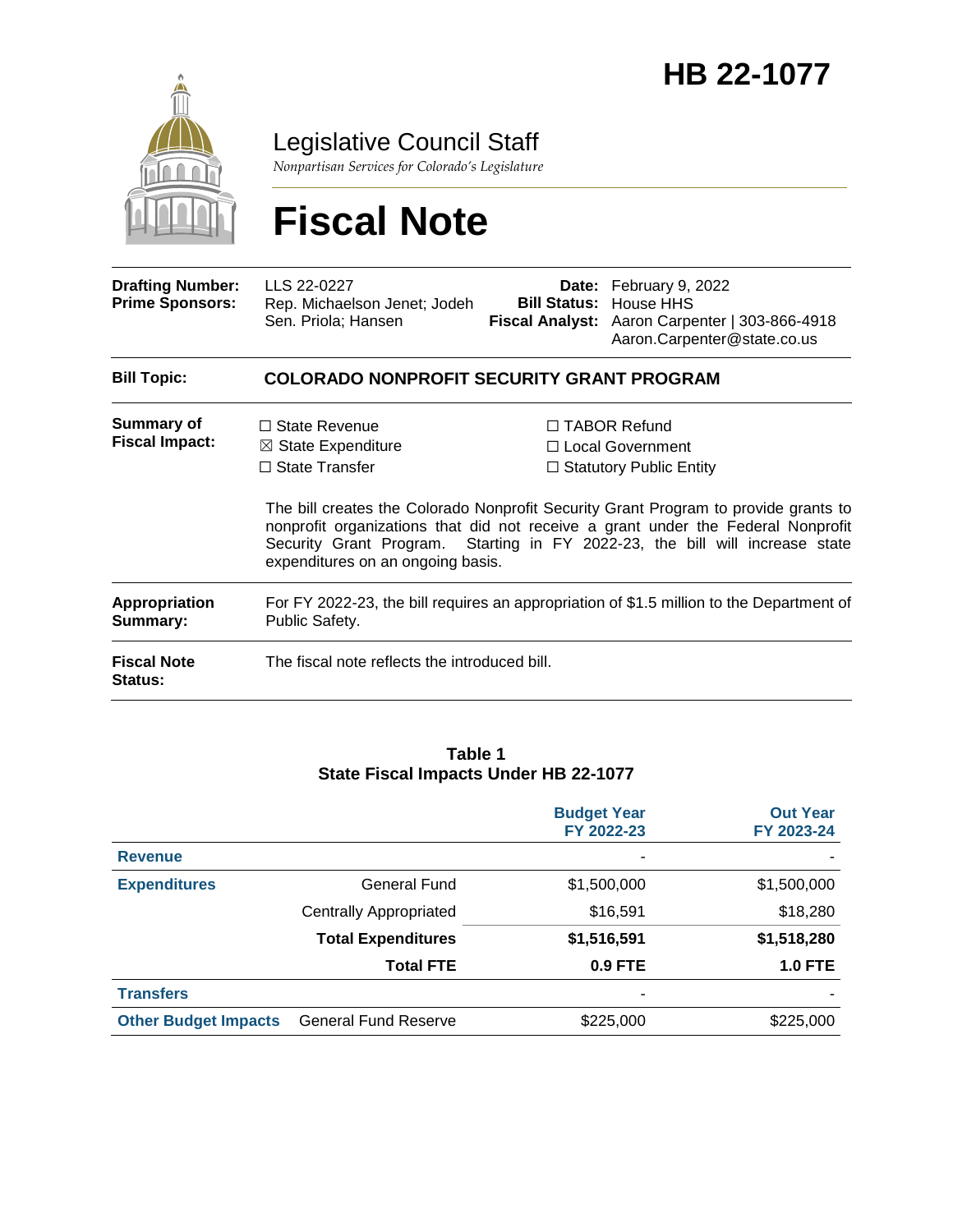Page 2

# February 9, 2022 **HB 22-1077**

# **Summary of Legislation**

The bill creates the Colorado Nonprofit Security Grant Program within the Department of Public Safety (DPS) to provide grants to nonprofit organizations who applied for, and did not receive, a grant under the Federal Nonprofit Security Grant Program administered by the Federal Emergency Management Agency (FEMA). No later than August 30, 2022, the DPS must promulgate rules for the program, including application periods and grant eligibility. The DPS must begin accepting grant applications by December 1, 2022. Grant awards are limited to \$50,000 per organization. After receiving a grant, organizations must provide reporting to the DPS, including a project implementation plan, quarterly progress reports, a summary report upon completion of the project, and any reimbursement request. Finally, the bill requires the General Assembly to appropriate \$1.5 million from the General Fund to the DPS for the grant program.

# **Background**

The Federal Nonprofit Security Grant Program provides funding to nonprofits that are at high risk of a terrorist attack for physical security enhancements and other security related activities. In Colorado, 51 nonprofit organizations applied for a total of \$6,579,875, but only 10 nonprofit organizations were approved, receiving a combined total of \$1,113,774. Applications for the federal funding were routed through the DPS.

# **State Expenditures**

The bill increases state expenditures in the DPS by \$1.5 million per year starting in FY 2022-23 from the General Fund. Costs are shown in Table 2 and detailed below.

|                                           |                   | FY 2022-23  | FY 2023-24     |
|-------------------------------------------|-------------------|-------------|----------------|
| <b>Department of Public Safety</b>        |                   |             |                |
| <b>Personal Services</b>                  |                   | \$84,387    | \$92,059       |
| <b>Operating Expenses</b>                 |                   | \$1,350     | \$1,350        |
| <b>Capital Outlay Costs</b>               |                   | \$6,200     |                |
| <b>Grant Funding</b>                      |                   | \$1,408,063 | \$1,406,591    |
| Centrally Appropriated Costs <sup>1</sup> |                   | \$16,591    | \$18,280       |
|                                           | <b>Total Cost</b> | \$1,516,591 | \$1,518,280    |
|                                           | <b>Total FTE</b>  | $0.9$ FTE   | <b>1.0 FTE</b> |

#### **Table 2 Expenditures Under HB 22-1077**

<sup>1</sup> *Centrally appropriated costs are not included in the bill's appropriation.*